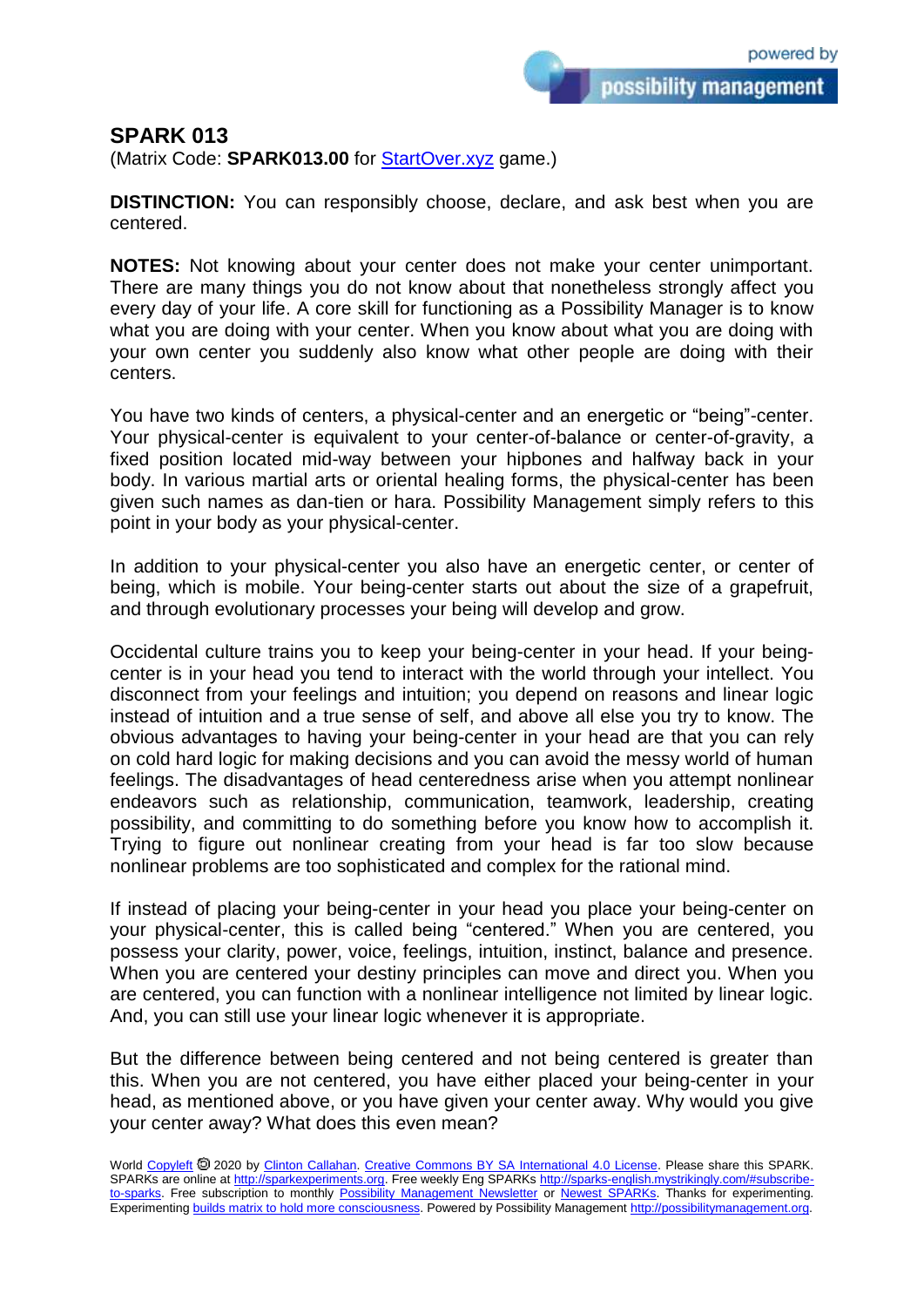Perhaps long ago you experienced that when you are centered you are powerful beyond measure. Having such power as a child can be a threat to authority figures. You learned that by giving your center away you could disempower yourself enough for the adults not to feel threatened. Giving your center away created safety, so you gave your Box the trick of being adaptive as a survival strategy. Without realizing the true costs of adaptive behavior, your Box may still be using this strategy today. On the surface, the benefits of being adaptive look great. Without your center you are not responsible! The authority figure is responsible for you instead! If things do not go well, you can blame and resent the authority figure!

Typical organizations have both Gremlin leaders and responsible leaders. Gremlin leaders surround themselves with followers willing to give their center away. After collecting their followers' centers, Gremlin leaders feel safe because their authority is not challenged. If you try to keep your center around a Gremlin leader they do whatever it takes to get rid of you. At some point you have probably already experienced what it is like working around a Gremlin leader.

Responsible leaders dedicate themselves to leader-making and strive to surround themselves with other leaders – people who have their center – because centered people are capable of taking responsibility, making decisions, taking risks, and creating results. If you try to give a responsible leader your center the responsible leader refuses to take it – refuses to play the game with you. Instead the responsible leader asks you to find your center and learn how to keep it yourself.

## **EXPERIMENTS:**

**SPARK013.01** This experiment has two parts. You can do them both at the same time. Learn when you give your center away, and learn when you keep your center. To learn when you give your center away start noticing when other people give their center away. Their adaptive behavior and lack of presence is so obvious. When you give your center away your adaptive behavior and lack of presence is equally obvious to other people.

Do people ever try to give their center away to you? Do you accept it or give it back to them? You can feel the physical sensation of giving your center away. Learn to recognize the giddy sense of "I win, you lose! Ha-hah! I am safe now!" that comes from your own Gremlin giving your center away. Detect your adaptive behavior by honestly observing your physical posture, strategic positioning, tone of voice, gestures, attitude and languaging. Also notice that when you give your center away you are still responsible for your irresponsibility.

When you place your being-center on your physical-center you can feel that sensation too. Learn to recognize the sense of being centered. You have senses of sight, hearing, smell, touch and taste. Practice an additional sense perception of being centered by constantly living inside of this question: "Where is my center right now?" Remember that there is a difference between being adaptive, which is giving your center away, and being accepting, forgiving, or kind, which are responsible principles. Some people may not like it if you stop being adaptive and instead keep